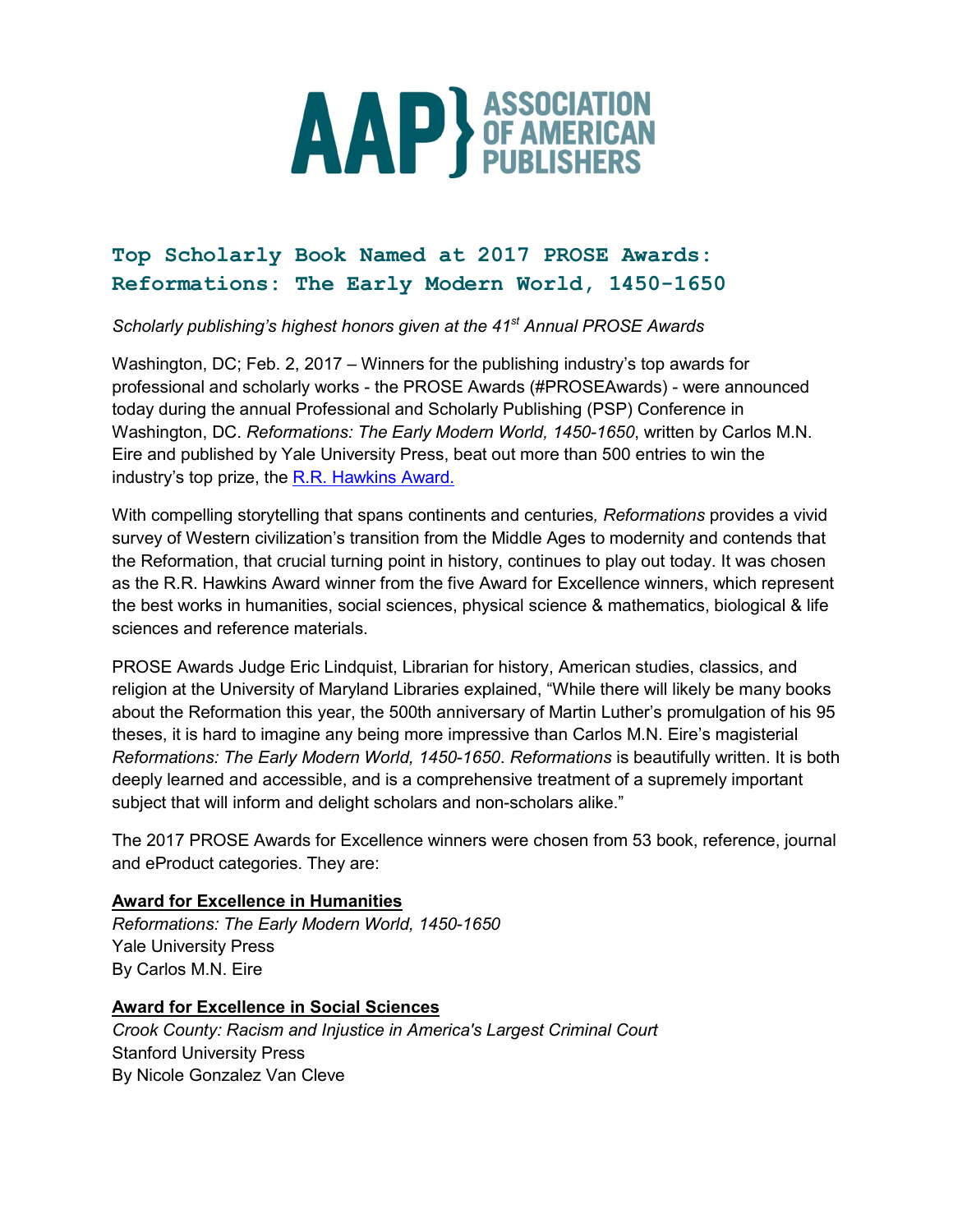# Award for Excellence in Physical Sciences & Mathematics

*Ecosystems of California* University of California Press Edited by Harold Mooney and Erika Zaveleta

### Award for Excellence in Biological & Life Sciences

*Listening for What Matters: Avoiding Contextual Errors in Health Care* Oxford University Press By Saul Weiner and Alan Schwartz

#### Award for Excellence in Reference Works

*The Cambridge Guide to the Worlds of Shakespeare*  Cambridge University Press Edited by Bruce R. Smith

Publishers with wins or honorable mentions this year include American Chemical Society, American Mathematical Society, American Psychological Association, The American University in Cairo Press, Baylor University Press, Berghahn Books, Inc., Bloomsbury, The Brookings Institution Press, Cambridge University Press , Cell Press, Columbia University Press, CRC Press/Taylor & Francis, Demos Medical, Elsevier , Farrar, Straus and Giroux, Gale (Cengage Company), Garland Science, Getty Publications, Grove Atlantic, Harper Wave, Harvard University Press, John Wiley & Sons, Inc., Johns Hopkins University Press, Little Brown & Company, Liveright Publishing, an imprint of W.W. Norton & Company, McGraw-Hill Education, The MIT Press, The Museum of Modern Art, National Gallery of Art, New York University Press, Oncology Nursing Society, Oxford University Press, Princeton University Press, Scribner, Simon & Schuster, Stanford University Press, Thieme Publishers, University of California Press, University of Texas Press, University of Toronto Press, and Yale University Press .

Since 1976, the PROSE Awards have been organized by the PSP Division of the Association of American Publishers (AAP) to bring attention to distinguished books, journals, and electronic content. The awards are judged by an independent, 20-person panel of peer editors, publishers and librarians on how noteworthy and original their contributions are to the professional and scholarly publishing world.

"The decision for this year's winners were particularly difficult, with more than 130 books, journals and reference works winning or receiving honorable mentions," said PROSE Awards Chairman John A. Jenkins, President and Publisher Emeritus of CQ Press, and Founder and CEO of Law Street Media.

For a full list of winners, click here.

# About AAP

The Association of American Publishers (AAP) represents about four hundred member organizations including major commercial, digital learning and education and professional publishers alongside independents, non-profits, university presses and scholarly societies. We